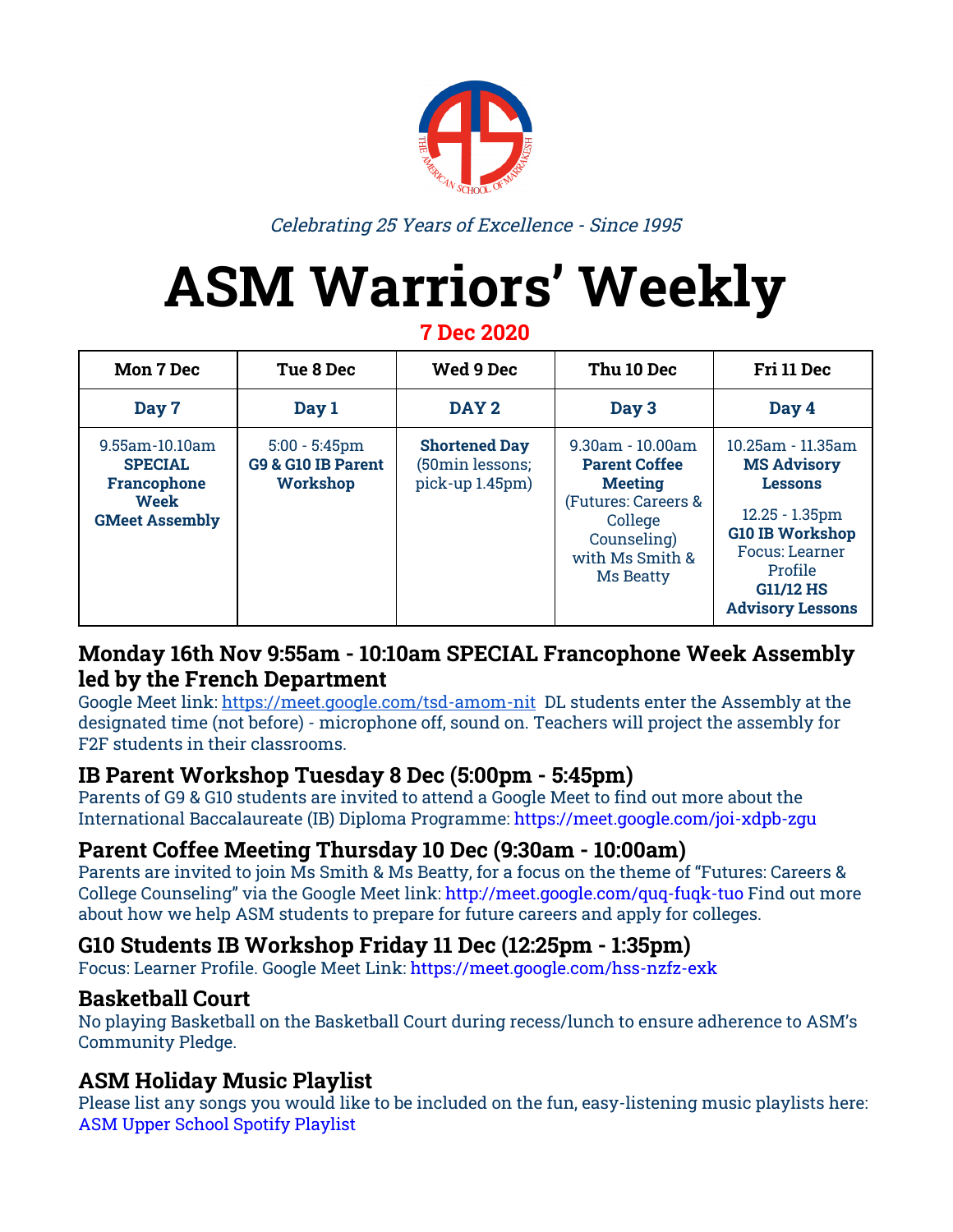# ASM's Food & Clothing Drive

**WHEN? NOVEMBER 30TH - DECEMBER 15TH WHO? STUDENT COUNCIL AND OUTREACH. PLEASE GIVE YOUR ITEMS TO YOUR CLASS REPRESENTATIVES.** WHERE? THE FOOD AND CLOTHING WILL BE DONATED TO A VILLAGE CALLED AIT SOUKA IN IMLIL. THROUGH THE HELPING **HANDS INITIATIVE.** 

**HOW? YOUR CLASS WILL BE SCORED BASED ON THE AMOUNT** OF ITEMS BROUGHT IN AND DIVERSITY OF THOSE ITEMS. **SCORE SHEET BELOW.** 

## THE CLASS THAT BRINGS THE MOST ITEMS

## **WINS A PIZZA PARTY!**

IF YOU ARE PART OF HIGH SCHOOL AND WANT TO HELP OUT BY AIDING US IN THE SANITATION OF THE FOOD THEN EMAIL THE OUTREACH PRESIDENT (UMA JOYSTON-BECHAL) AND WE WILL LET YOU KNOW

**WHEN TO COME AND HELP.** 

Email - uma.joyston@asm.ma

### **POINT SYSTEM**



 $F$ LOUR PER  $1$ KG = 5 POINTS **DRIED LENTILS AND OTHER DRIED BEANS PER 1KG = 3 POINTS** CORN OR SUNFLOWER OR OLIVE OIL PER IL = 2 POINTS RICE PER  $1KG = 4$  points  $SUBAR = 3$  POINTS **CANNED FOOD (BEANS, CORN, TOMATO PASTE, VEGETABLE AND FRUITS...) PER CAN = 5 POINTS** PACKAGED YEAST = 3 POINTS  $Couscous = 4 points$  $EL$  KEF  $-$  SOAP  $=$  1 POINT **CLOTHES - ALL ONE POINT (T-SHIRTS HATS PANTS)** SOCKS JACKETS OR COATS HOODIES OR ZIP UPS **SHOES SCARFS NEW MASKS (IN PACKAGING))**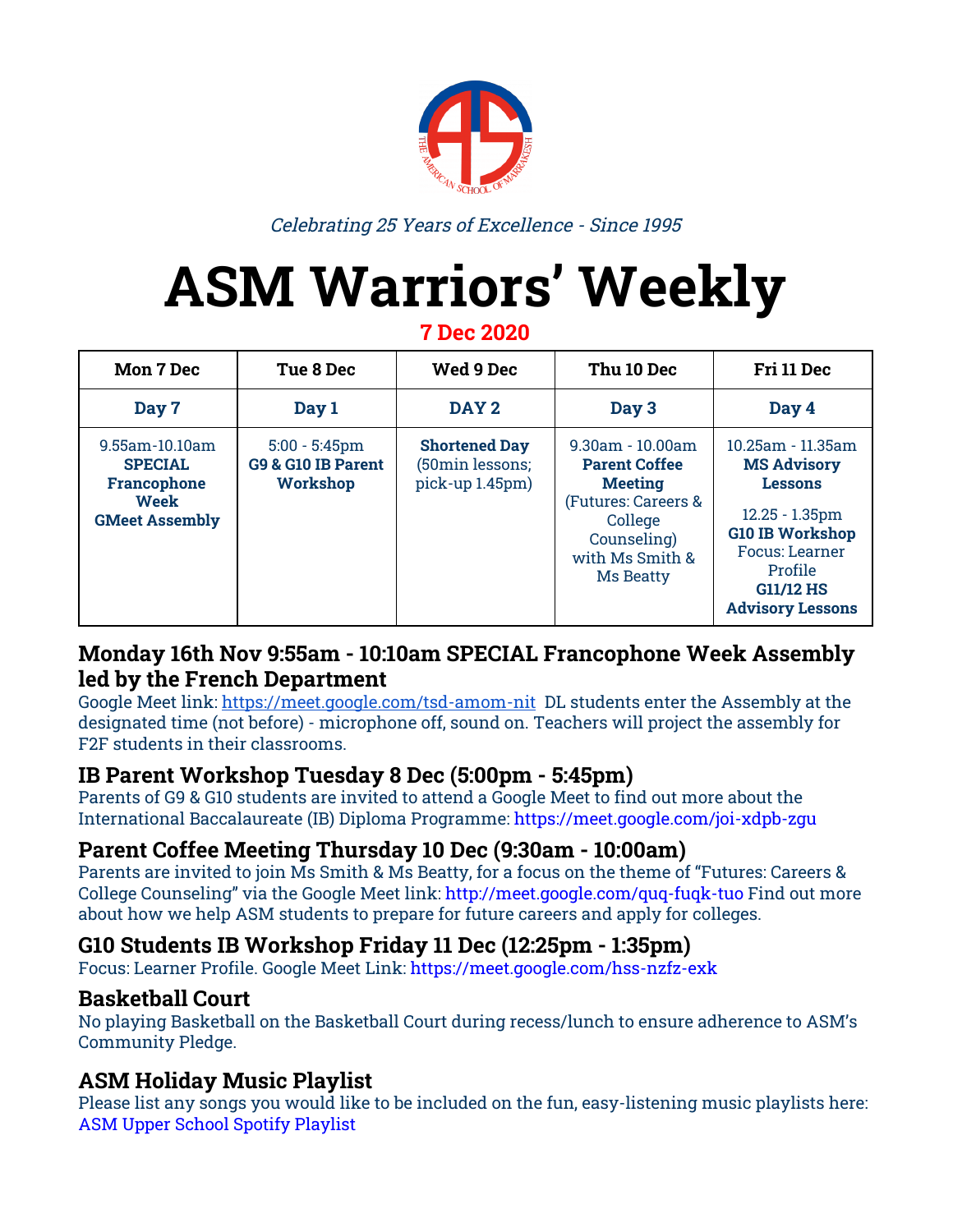## **How to prepare for exams**

As we all know, we are currently approaching the week of High School exams **fB YWYa VYf '% I\ z'% I\ '** UbX<sup>o</sup>/+h L At this point in time most of us are asking ourselves several questions such as:

- Ý M

- *- How do I start?*
- *- When do I start?*
- *- What do I need to know?*
- *- How do I study?*

These questions could be answered simply by taking a couple of steps. Preparing for an exam can be stressful and very time consuming. By doing a couple of things ahead of time, it'll help make you feel more confident and ready for anything that comes up on the test.

Here are a couple of tips:

<https://www.topuniversities.com/student-info/health-and-support/exam-preparation-ten-study-tips>

- 1. Give yourself more than enough time to review the material that was covered in class. You might want to gauge how soon to start studying by how much material you need to review. For instance, if you have to review material for an entire semester, you might want to start studying a few weeks prior.
- 2. Read through the entirety of your notes that will be on the exam. It will refresh your memory of the material and help you remember what you learned. It will also help to make you aware of all the information in your notes, where it is located in your notes so that you know where to find them, and what might be missing from your notes. Decide if you think your notes are sufficient enough to study from. Did you miss any classes? Are some of your notes missing? If so, you might need to borrow someone else's notes.
- 3. One of the easiest ways to begin your studying process is to find out what is on the test directly from your teacher. Many teachers will provide some guidance on what will and will not be covered on the test. Knowing which material the test will cover will help you focus on the main material.
- 4. The syllabus is an outline of everything that you should have learned over the course of the class. It's a good place to start to understand major ideas and topics that you should be learning from the class. Review it and highlight the titles and subheadings. These are the sections that you'll need to at least review to make sure you understand the big ideas behind the topics.
- 5. Make flash cards. After you have taken notes from studying all of your materials including the book and your notes, use that information to make flash cards. (Grab an index card, or cut paper into squares to use as a flashcard.) Turn statements into questions. Once everything is written down on flashcards, quiz yourself with the cards. Keep reviewing the questions that you get wrong until you get them right. You can carry flashcards around with you and quiz yourself when you're on your way to school or on the way back home. You might quiz yourself for a half hour or so, then take a break. Definitely continue to quiz yourself until you get them all right.
- 6. Reviewing past tests can help you understand the format of the test and whether it will be multiple choice, short answer or essay. It also gives you more ideas about how to study. Does it ask for specific information like dates and times that events occurred? Or is it testing big ideas with explanations in an essay format?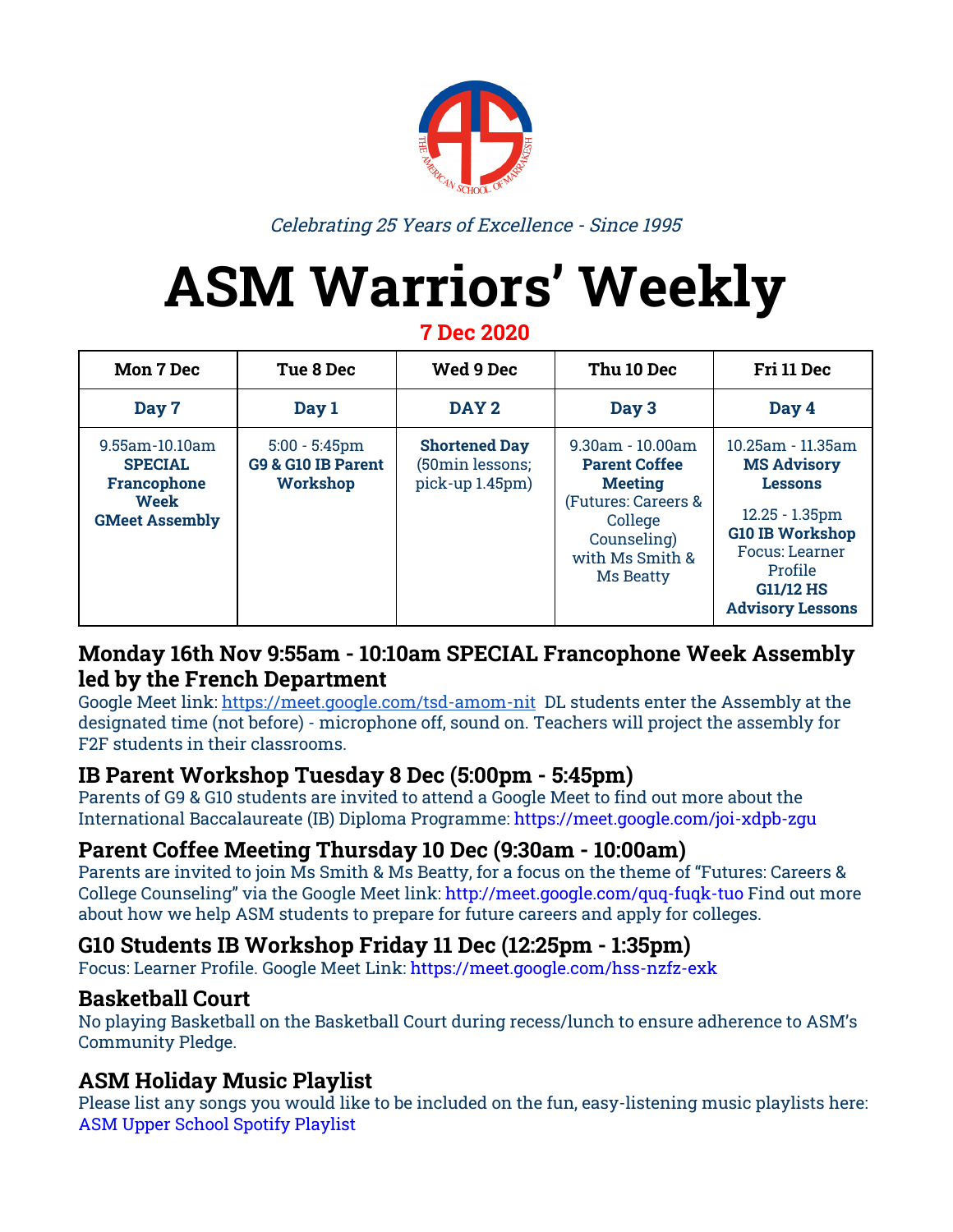## **COVID-19 and Vaccine UPDATE**

By Diane Soulan

In Morocco, the total number of COVID-19 cases is 341,000 while 290,000 have recovered. There have unfortunately been 5,619 deaths. The pandemic can cause a lot of anxiety and stress so here are some coping methods you should try; connect with others electronically, keep a healthy routine and be kind to yourself and others.

Morocco will receive a first batch of 10 million doses of the COVID-19 vaccine from China within the next month, according to Azeddine Ibrahimi (the director of the biotechnology laboratory of the Faculty of Medicine and Pharmacy in Rabat). The first step in Morocco's vaccination campaign will prioritize frontline workers (medical staff, education staff, public authorities, elders and those who suffer from chronic conditions.)

Saad Eddine El Othmani, Head of Government, assured the public that Morocco chose a safe and effective vaccine for the vaccination campaign. Moroccans will be among the first in the world to receive vaccines for COVID-19.

Morocco has agreements with Chinese, Russian, and British-Swedish laboratories regarding the vaccines. Morocco signed two partnership agreements with the Chinese laboratory **G|bcd\ Ufa** (CNBG) concerning clinical trials for the vaccine. Sinopharm is still awaiting regulatory approval for its COVID-19 vaccine but has "promising results" in China.

On a global scale, researchers around the world are working to develop a vaccine. Currently, there are 57 candidate vaccines on trial in 37 countries.

- Scientists in the Netherlands are hoping to deliberately transmit SARS-CoV-2 to participants to test vaccine efficacy.
- The experimental COVID-19 vaccine developed by **5 gHUNYbYWU** and **CI &fX'I bij Yfgilm** prevents just over 70% of people from developing COVID-19.
- Pfizer and 6 ]cBHYW announced that the experimental vaccine is 95% effective build on preliminary results
- The vaccine designed in China, called **7 cfcbW UW** appears to be safe and elicit an immune response.
- **AcXYfbU** released the latest findings on an experimental vaccine known as **a FB5!%&+'** in which the "phase 3 study met statistical criteria with a vaccine efficacy of 94.5%."



## **DI UgYg cZj UWWbY XYj Y cda Ybhi**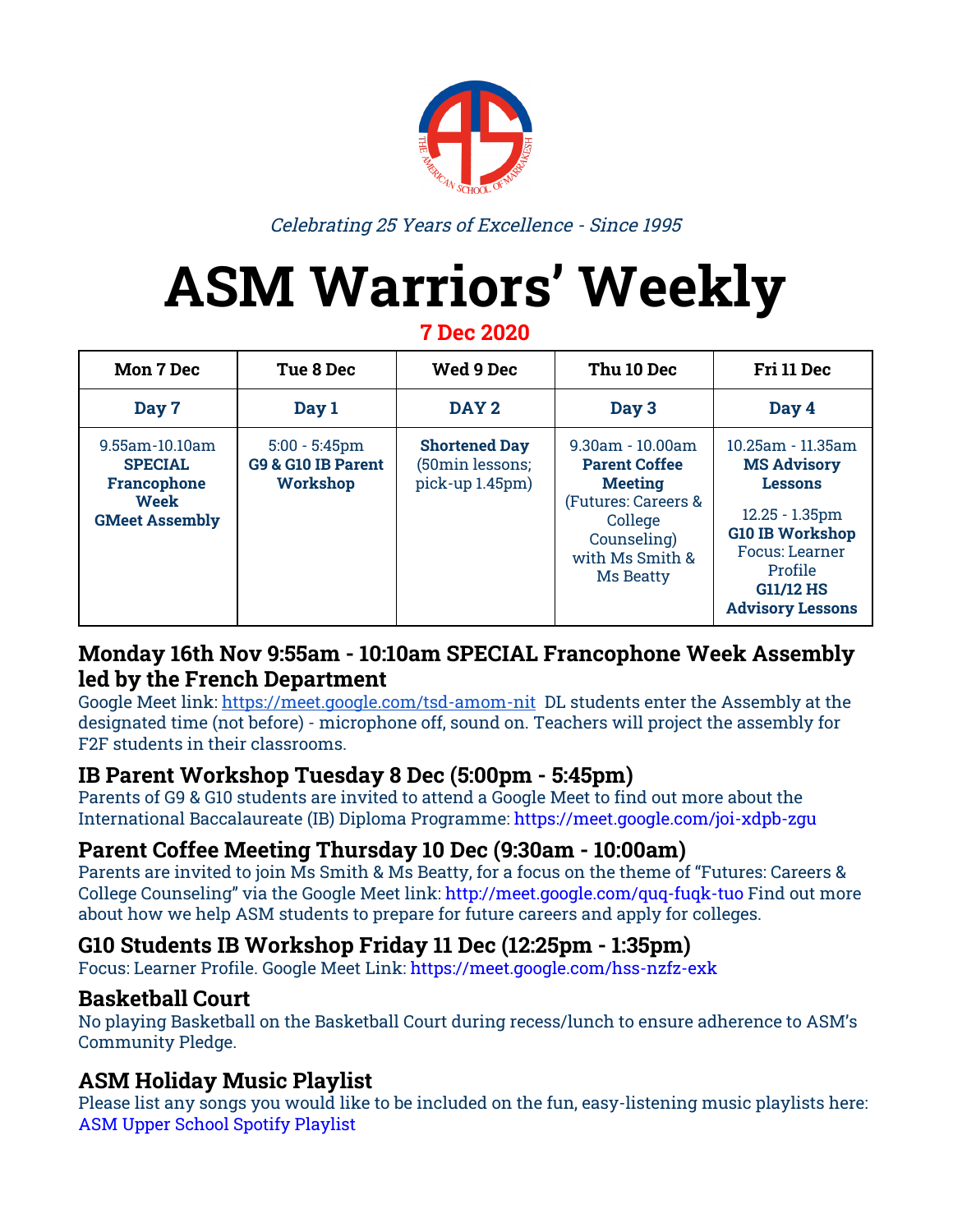## **Photo Memories (Week 13)**

**The Giving Tree!**